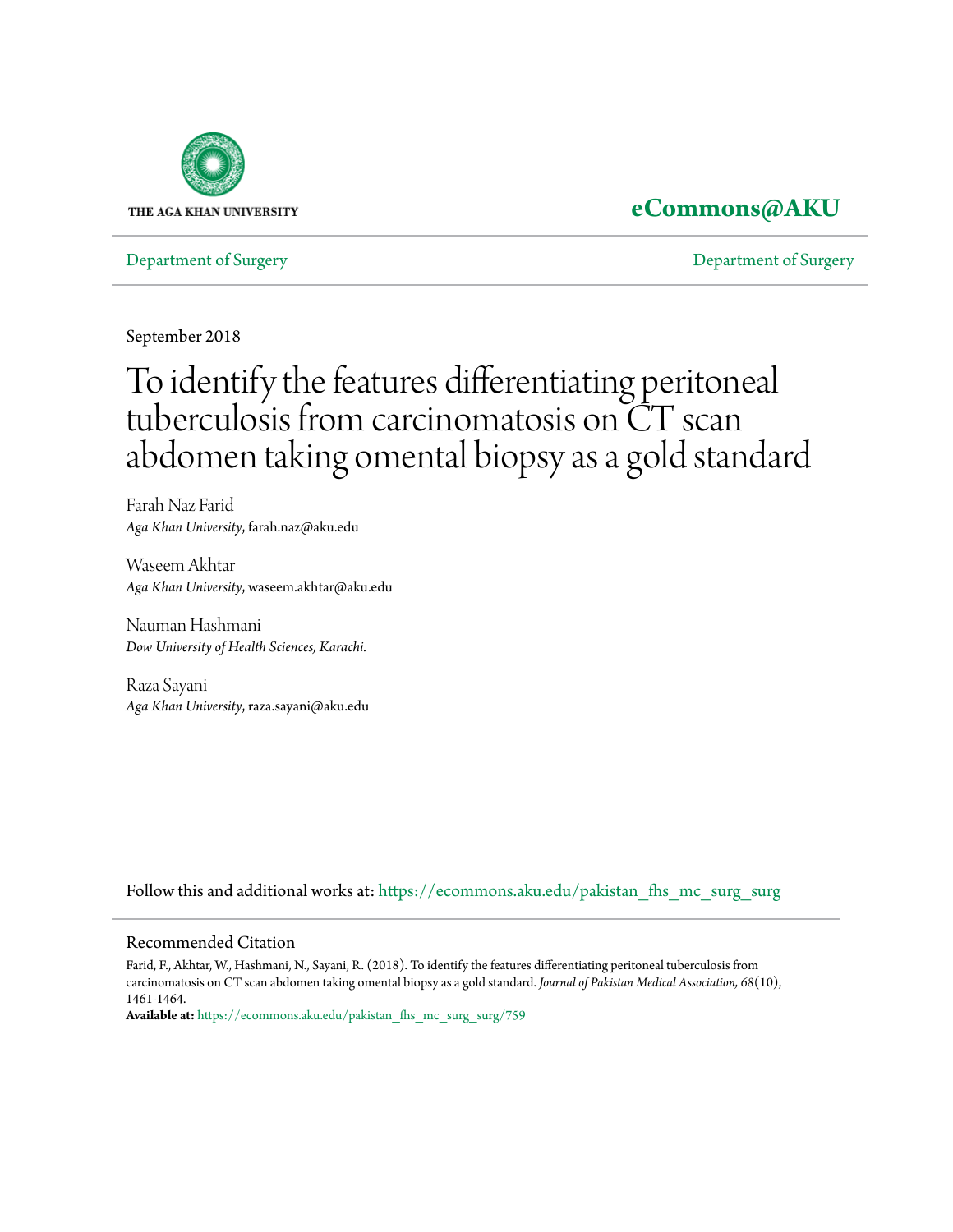RESEARCH ARTICLE

### **To identify the features differentiating peritoneal tuberculosis from carcinomatosis on CT scan abdomen taking omental biopsy as a gold standard**

Farah Naz,1 Waseem Akhter Mirza,2 Nauman Hashmani,3 Raza Sayani4

#### **Abstract**

**Objective:** To differentiate peritoneal tuberculosis from carcinomatosis on computed tomography scan of abdomen, taking omental biopsy as the gold standard.

**Method:** This retrospective diagnostic accuracy review of cases was conducted at Aga Khan University Hospital, Karachi, and comprised patient's medical record files from February 2007 to February 2016. Computed tomography scan findings were compared with diagnosis made on the basis of histopathology. Multiple logistics regression analysis was done and sensitivity and specificity were tested through Pearson chi square test.

**Results:** Of the 98 patients identified, 62(63.2%)were found to be cases of disseminated tuberculosis and 36(36.7%) were diagnosed as malignant on histopathology. Computed tomography features were significantly specific to differentiate abdominal tuberculosis from carcinomatosis (p=0.004). On computed tomography,4 findings showed statistical significance: Smooth thickening of the peritoneum (p<0.001), abdominal mass (p=0.03), lymph node necrosis (p=0.024) and high-density ascitic fluid (p<0.001). Out of these, smooth thickening of the peritoneum (sensitivity=77%; specificity=86.1%) and high-density ascitic fluid (sensitivity=68.9%; specificity=72.2%) were more specific findings. Overall, the sensitivity and specificity of computed tomography was found to be 88.5% and 83.3%, respectively.

**Conclusion:** Although no single finding on a computed tomography scan was diagnostic proof of peritoneal tuberculosis, a combination of findings could reliably distinguish between peritoneal tuberculosis and carcinomatosis.

**Keywords:** Tuberculosis, TB, Carcinomatosis, Omental biopsy, CT scan, Computed tomography. (JPMA 68: 1461; 2018)

#### **Introduction**

Tuberculosis (TB) represents the leading cause of deaths by an infectious disease, accounting for approximately 3 million deaths worldwide.<sup>1,2</sup> It is estimated that it represents a quarter of avoidable deaths in 3rd world countries.1 TB usually occurs after inhalation of aerosolised bacteria which finds home in the host's lung from where it can spread to different parts of the body via blood or lymphatic, especially in an immunocompromised host. This form of TB, known as Miliary TB, can involve any part of body such as the meninges, the abdomen or the retina.3

One of the most frequently involved areas in extra pulmonary TB (EPTB) is the abdomen. This is usually independent of pulmonary TB (PTB) with both diseases simultaneously presenting only in approximately 5-36% of cases.4 A quarter of those with PTB, however, can present with abdominal TB (ATB).<sup>5</sup> While ATB is a frequent occurrence, no specific clinical,

**Correspondence:** Farah Naz. Email: farahnaz.rehman@aku.edu

radiologic or laboratory finding can confirm it; therefore the diagnosis of this disease still poses a great challenge.6,7

ATB can affect several structures in the abdomen like lymph nodes, gastrointestinal tract (GIT) or the peritoneum. All of these present with nonspecific features and many of these patients are missed due to lack of suspicion.<sup>7</sup> TB peritonitis is one such presentation where the diagnosis is frequently missed, only to be discovered later in the surgical room.7 Several diseases can mimic TB peritonitis like carcinomatosis<sup>8-10</sup> and it is vital to be able to differentiate among these diseases as treatment for each of them differs drastically.

Several studies have been done to differentiate between these two diseases<sup>8,9</sup> but none compared the findings of a computed tomography (CT) scan to a gold standard test. The current study was planned to find the difference between carcinomatosis and TB on a CT scan while keeping histopathology as the gold standard. It also planned to examine the sensitivity and specificity of several features on a CT scan to diagnose peritoneal TB.

#### **Materials and Method**

This retrospective diagnostic accuracy review of cases

<sup>1,2,4</sup>Aga Khan University Hospital Karachi, <sup>3</sup>Dow University of Health Sciences, Karachi.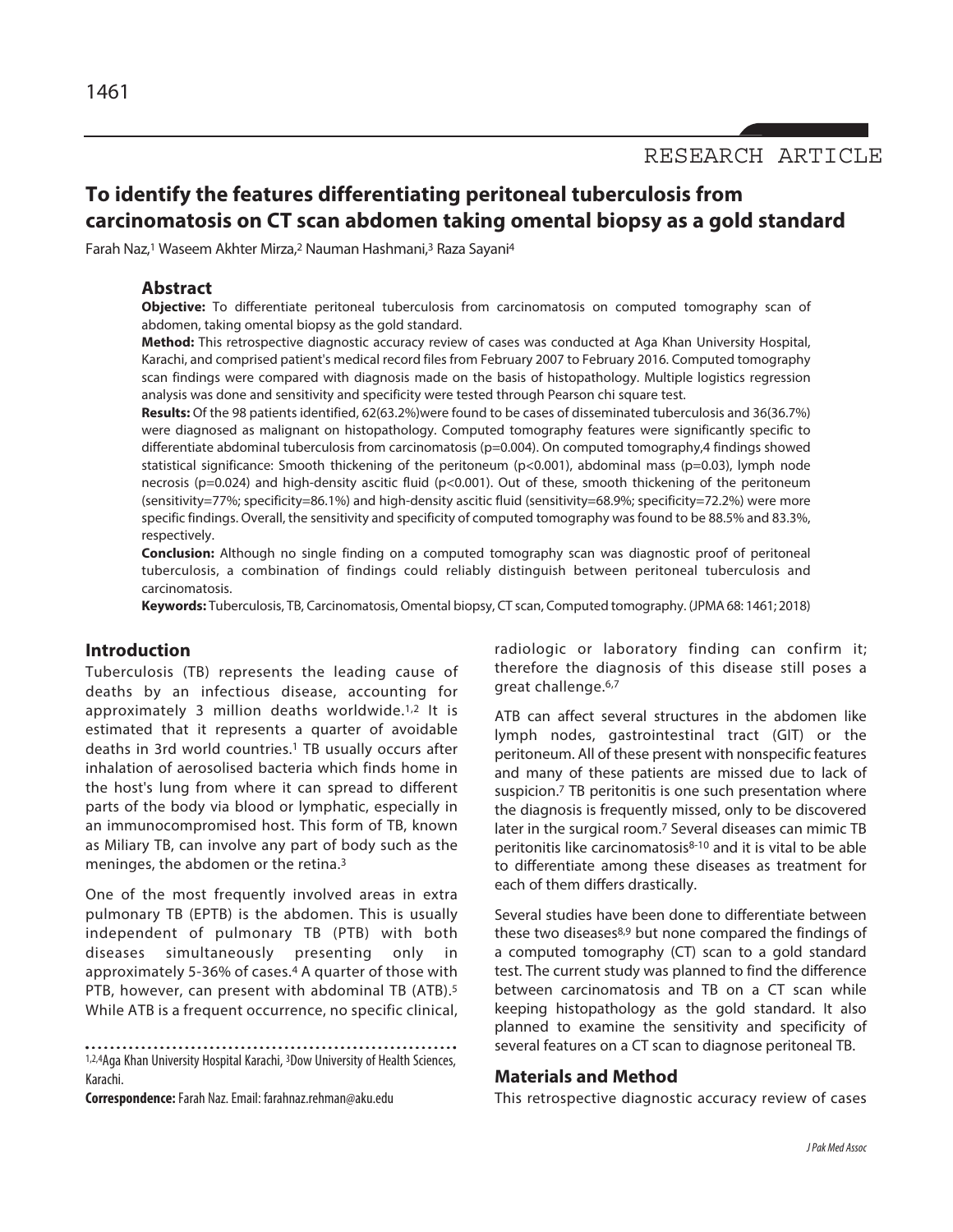was conducted at Aga Khan University Hospital, Karachi, and comprised records of all patients who underwent CT scans from February 2007 to February 2016 for abdominal distention and had omental biopsy. The study was approved by the institutional ethical review committee. Departmental reporting search engine was used with the key word 'omental biopsy.' All the CT scans had been performed by our experienced CT technicians under departmental protocols on Toshiba Aquilion ONE 640 and Toshiba Aquilion 64 Slice.

Patient's medical record files were reviewed and CT scan findings were compared withthe diagnosis made on the basis of histopathology.

Data included related to patients who were between the ages of 17 and 80 years, with omental biopsy and a previous CT abdomen done. Records of paediatric patients (under 16 years), patients with known abdominal malignancy or TB, post-surgical cases with known diagnosis and cases without omental biopsy were excluded from the study.

Previous CT scan images and reports were retrieved from the departmental reporting search engine. Omental biopsy reports were also obtained from medical records.

All the CT scans were reviewed by two consultant radiologists, who were blind to the diagnosis. Pearson chi square test was applied to check for statistical significance between the findings; any value below 0.05 was deemed significant. Also, we ran a multiple logistic regression to calculate the sensitivity and specificity of a CT scan to diagnose TB.

#### **Results**

A total of 102 patients were identified with abdominal diseases and 98(96%) were included after applying the exclusion criteria. Of those included, 62(63.2%) were found to be cases of disseminated TB and 36(36.7%) were diagnosed as malignant on histopathology. Comparison of CT findings with histologic diagnosis was done (Table-1).

When comparing CT scan findings to histopathology, 4 findings on a CT scan showed statistical significance to diagnose TB over carcinomatosis; smooth thickening of the peritoneum, abdominal mass, lymph node necrosis and high density ascitic fluid. Smooth thickening of the peritoneum showed good sensitivity and specificity (Table-2).

Multiple logistics regression showed sensitivity of

**Table-1:** Comparison of CT findings with Histologic Diagnosis (N=98).

| <b>CT Findings</b>              | Histology*         |                     | P value** |
|---------------------------------|--------------------|---------------------|-----------|
|                                 | <b>Malignancy</b>  | <b>Tuberculosis</b> |           |
|                                 | (# of cases)       | (# of cases)        |           |
| Smooth Thickening (peritoneum)  | 5                  | 47                  | < 0.001   |
| Yes $(\%)$                      | $20\% (n = 1)$     | 77.0% ( $n = 36$ )  |           |
| No(%)                           | $80\% (n=4)$       | $23.0\%$ (n = 11)   |           |
| <b>Peritoneal Enhancement</b>   | 36                 | 60                  | 0.736     |
| Yes $(\%)$                      | $100\%$ (n = 36)   | $98.4\%$ (n = 59)   |           |
| No(%)                           | $0.0\%$ (n = 0)    | $1.6\%$ (n = 1)     |           |
| Mass                            | 13                 | 7                   | 0.013     |
| Yes $(\%)$                      | $38.4\%$ (n = 5)   | $14.2\%$ (n = 1)    |           |
| No(%)                           | 61.5% $(n = 8)$    | $88.5\%$ (n = 6)    |           |
| <b>Thickened Terminal Ileum</b> | 4                  | 11                  | 0.601     |
| Yes $(\%)$                      | $25\%9(n=1)$       | $18.0\%$ (n = 2)    |           |
| No(%)                           | $75\%9(n=3)$       | $82.0\%$ (n = 9)    |           |
| Lymphadenopathy                 | 35                 | 57                  | 0.697     |
| Yes $(\%)$                      | $97.14\%$ (n = 34) | $93\%$ (n = 53)     |           |
| No(%)                           | $2.85\%$ (n = 1)   | $7\%$ (n = 4)       |           |
| Lymph node necrosis             | 2                  | 17                  | 0.024     |
| Yes $(\%)$                      | 0.0%               | $29.5\% (n = 5)$    |           |
| No(%)                           | $100\% (n = 2)$    | 70.5% ( $n = 12$ )  |           |
| High density ascitic fluid      | 10                 | 42                  | < 0.001   |
| Yes $(\%)$                      | $30\% (n = 3)$     | 69% ( $n = 29$ )    |           |
| No(%)                           | $70\%$ (n = 7      | $31\% (n = 13)$     |           |

CT: Computed Tomography

\*Histology was not performed in 1 case.

\*\* P-value < 0.05 was deemed statistically significant.

**Table-2:** Sensitivity and Specificity of Specific CT Findings to Differentiate Tuberculosis From Carcinomatosis (N=98).

| <b>CT Findings</b>             | Sensitivity (%) | Specificity (%) |  |
|--------------------------------|-----------------|-----------------|--|
|                                |                 |                 |  |
| Smooth thickening (peritoneum) | 77.0            | 86.1            |  |
| <b>Peritoneal Enhancement</b>  | 98.4            | 0.0             |  |
| Mass                           | 11.5            | 63.9            |  |
| Thickened terminal ileum       | 18              | 88.9            |  |
| Lymphadenopathy                | 93.4            | 2.8             |  |
| Lymph node necrosis            | 27.9            | 94.4            |  |
| High density ascitic fluid     | 68.9            | 72.2            |  |

CT: Computed Tomography

\*Histology was not performed in 1 case.

88.5% and specificity of 83.3 to diagnose peritoneal TB by a CT scan.

#### **Discussion**

According to various sources, TB accounted for approximately 9.6 million infections worldwide, in 2014.12,13 Although the number is falling, this accounts for the single largest infectious disease in the world.11 While it is alarmingly common, current textbooks pay little attention to the disease,<sup>6</sup> perhaps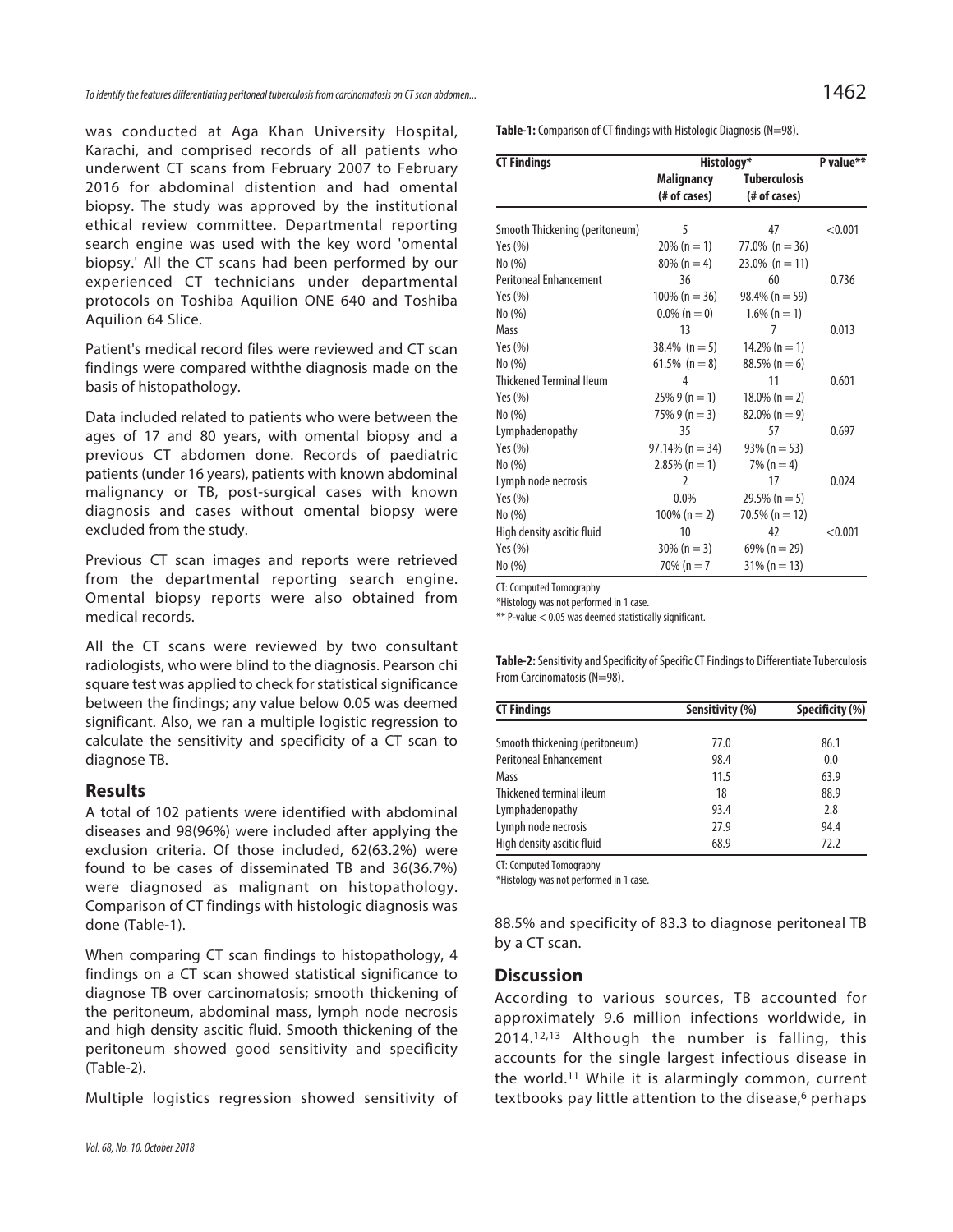because it is a disease of the developing world.13 Also, with an estimated 25% of multidrug resistant TB (MDR-TB) cases diagnosed, $11$  we run the risk of TB becoming an even bigger threat in the future. Therefore, specific features of this disease must be found, in the attempt to eradicate this dangerous widespread epidemic. Our study primarily focuses on differentiating peritoneal TB from carcinomatosis on a contrast enhanced CT scan.

Peritoneal TB has a wide variety of presentations but it almost always presents with overt or subclinical ascites.14,15 Several causes of carcinomatosis result in similar clinical picture like gastrointestinal<sup>16</sup> or ovarian malignancies.17-19 All of these, including TB peritonitis,20 cause exudative ascites. It is then, important to differentiate among the conditions. When comparing findings of a CT scan to a gold standard test, we found several findings to show promise in helping diagnose TB peritonitis over carcinomatosis. Two of the most reliable findings were the smooth thickening of the peritoneum and a high density ascitic fluid. Several other studies agree with these findings.8-22 Some cases showed a low density ascitic fluid, however, it could be explained by an earlier stage of the disease characterised by a transudate. When looking at the overall sensitivity and specificity, these two findings can be strongly suggestive of peritoneal TB.

None of the other findings like, lymphadenopathy or a thickened terminal ileum, had a combined high sensitivity and specificity due to considerable overlap. Together, though, they can strongly support the diagnosis of peritoneal TB, as indicated by previous studies as well.<sup>9,22</sup> One study proved that a CT scan was more useful for peritoneal TB than for intestinal.23 Our study showed a sensitivity and specificity for a CT scan of 88.5% and 83.3%, respectively. Another study found a lower sensitivity of 69% for the same test although they agree that multiple CT findings could help differentiate peritoneal TB from carcinomatosis.9

We recommend keeping a high index of suspicion for ATB especially in areas considered at high risk. Considering the sensitivity and specificity found in the data, CT scan should be widely used as a preliminary diagnostic tool in conjunction with other non-invasive tests to achieve this level of gold standard.<sup>22</sup> Even though no single finding is enough to diagnose, combining these can reliably differentiate between the two diseases. Additionally, combining both a CT scan and clinical data can help in differentiating the seemingly same presentations of different diseases. Lastly, radiologists and primary care specialists should be educated about these findings.

This was a retrospective analysis and all associated limitations must be considered. This study was conducted in a single private hospital and, hence, only a specific demographic was observed.

#### **Conclusion**

No single finding on a CT scan was enough to diagnose peritoneal TB. A combination of findings could reliably distinguish between peritoneal TB and carcinomatosis. A high degree of suspicion is required, especially in highrisk populations.

**Disclaimer:** None.

**Conflict of Interest:** None.

#### **Source of Funding:** None.

#### **References**

- Tuberculosis control and research strategies for the 1990s: memorandum from a WHO meeting. Bull World Health Organ 1992; 70: 17-21.
- 2. Raviglione MC, Snider DE, Jr, Kochi A. Global epidemiology of tuberculosis; morbidity and mortality of a world wide epidemic. JAMA 1995; 273: 220-6.
- 3. Smith I. Mycobacterium tuberculosis Pathogenesis and Molecular Determinants of Virulence. Clin Microbiol Rev 2003; 16: 463-96.
- 4. Bolukbaz C, Boukbas FF, Kendir T, et al. Clinical presentation of abdominal tuberculosis in HIV seronegative adults. BMC Gastroenterol. 2005.
- 5. Haddad F, Ghossain A, Sawaya E, Nelson A. Abdominal Tuberculosis. Dis Colon Rectum 1987; 30: 724-35.
- 6. Uygur-Bayramiçli O, Dabak G, Dabak R. A clinical dilemma: abdominal tuberculosis. World J Gastroenterol 2003; 9: 1098-101.
- 7. Marshall J. Tuberculosis of the gastrointestinal tract and peritoneum. Am J Gastroenterol 1993; 88: 989-99
- 8. Rodriguez E, Pombo F. Peritoneal tuberculosis versus peritoneal carcinomatosis: distinction based on CT finding. J Comput Assist Tomogr 1996; 20: 269-72
- 9. Ha H, Jung J, Lee M, Choi BG, Lee MG, Kim YH, et al. CT differentiation of tuberculous peritonitis and peritoneal carcinomatosis. AJR Am J Roentgenol 1996; 167: 743-8..
- 10. Patel SM, Lahamge KK, Desai AD, Dave KS. Ovarian Carcinoma or Abdominal Tuberculosis?-A Diagnostic Dilemma: Study of Fifteen Cases. J Obstet Gynaecol India 2012; 62: 176-8
- 11. Tuberculosis: World Health Organization; 2016. [online] [cited 2016 August 6].Available from: URL: http://www.who.int/tb/publications/global\_report/gtbr2016.
- 12. Tuberculosis (TB): Centers for Disease Control and Prevention. [online] 2015 [cited 2016 August 6].Available from: URL: https://www.cdc.gov/tb/statistics/default.html.
- 13. Kaya M, Kaplan M, A, Isikdogan A, Isikdogan A, Celik Y. Differentiation of Tuberculous Peritonitis from Peritonitis Carcinomatosa without Surgical Intervention. Saudi J Gastroenterol 2011; 17: 312-7.
- 14. Manohar A, Simjee A, Haffejee A, Pettengell KE. Symptoms and investigative findings in 145 patients with tuberculous peritonitis diagnosed by peritoneoscopy and biopsy over a five year period.